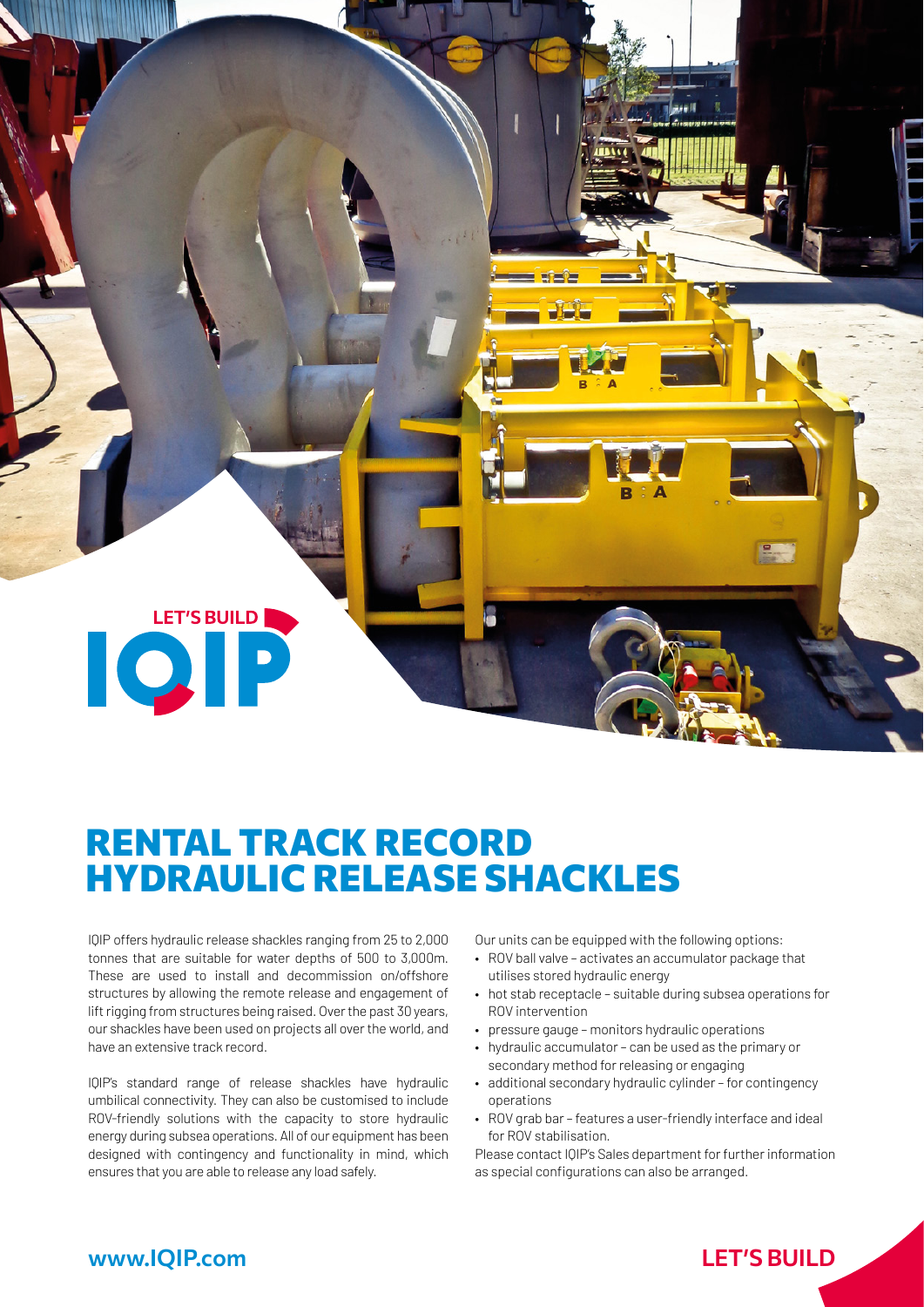### RENTAL TRACK RECORD HYDRAULIC RELEASE SHACKLES



| <b>YEAR</b> | <b>PROJECT</b>                 | <b>DESCRIPTION</b>   | <b>STANDARD/</b><br><b>WIDEBODIED</b> | <b>FRAME/INCL.</b><br><b>SHACKLES</b> | <b>CUSTOMOR</b>                                | <b>UNIT</b><br><b>SIZE</b> |
|-------------|--------------------------------|----------------------|---------------------------------------|---------------------------------------|------------------------------------------------|----------------------------|
| 2017        | Taranto installation           | 4x 55t               | Standard                              | inc. Shackles                         | Astaldi S.p.A.                                 |                            |
| 2016        | ConocoPhillips decommissioning | $2 \times 55t$ HRS   | Standard                              | Incl. Shackles                        | Thames JV V.O.F.                               | 55 Te                      |
| 2016        | 2/4G decommissioning           | $2 \times 55t$ HRS   | Standard                              | Incl. Shackles                        | Heerema Marine Contractors Ned, SF             | 55 Te                      |
| 2014        | Test pile project              | $3 \times 85t$ HRS   | Standard                              | Incl. Shackles                        | <b>Bilfinger Construction GmbH</b>             | 85 Te                      |
| 2014        | Anchor Block Installation      | 5 x 125t HRS         | Wide                                  | Incl. Shackles                        | Jumbo Offshore V.O.F.                          | 125 Te                     |
| 2013        | Northwind OWF                  | $2 \times 30t$ HRS   | Wide                                  | Incl. Shackles                        | GeoSea NV                                      | 30 Te                      |
| 2013        | Baltic 2 OWF                   | 2 x 200t HRS         | Standard                              | Incl. Shackles                        | ArGe Baltic 2 Foundations                      | 200 Te                     |
| 2013        | Baltic 2 OWF                   | 2 x 200t HRS         | Standard                              | Incl. Shackles                        | ArGe Baltic 2 Foundations                      | 200 Te                     |
| 2013        | MV "Palmarola"                 | 1x200t HRS           | Standard                              | Incl. Shackles                        | trans-Mar-supply GmbH & CoKG                   | 200 Te                     |
| 2013        | Anchor Block Installation      | $3 \times 85$ t HRS  | Wide                                  | Incl. Shackles                        | Jumbo Offshore VOF                             | 85 Te                      |
| 2013        | Anchor Block Installation      | $2 \times 125$ t HRS | Wide                                  | Incl. Shackles                        | Jumbo Offshore VOF                             | 125 Te                     |
| 2012        | HST & HSD Project              | 4 x 400t HRS         | Standard                              | Incl. Shackles                        | Saipem Ltd                                     | 400 Te                     |
| 2012        | Teesside OWF                   | 1x25t HRS            | Standard                              | Incl. Shackles                        | Van Oord Dredging and Marine<br>Contractors BV | 25 Te                      |
| 2012        | Livorno                        | 1x200t HRS           | Standard                              | Incl. Shackles                        | SAIPEM S.p.A. (IT)                             | 200 Te                     |
| 2012        | Assets on board M/V Lone       | 1x 200t HRS          | Standard                              | Incl. Shackles                        | SAL Heavy Lift GmbH                            | 200 Te                     |
| 2012        | Laco Rotterdam                 | 1x25t HRS            | Standard                              | Incl. Shackles                        | Laco                                           | 25 Te                      |
| 2011        | London Array OWF               | 2 x 200t HRS         | Standard                              | Incl. Shackles                        | Aarsleff / Bilfinger Berger - Joint<br>Venture | 200 Te                     |
| 2011        | London Array OWF               | 2 x 400t HRS         | Standard                              | Incl. Shackles                        | Aarsleff / Bilfinger Berger - Joint<br>Venture | 400 Te                     |
| 2011        | Cape Lambert                   | $2 \times 85$ t HRS  | Standard                              | Incl. Shackles                        | Machinery Supply Pty Ltd                       | 85 Te                      |